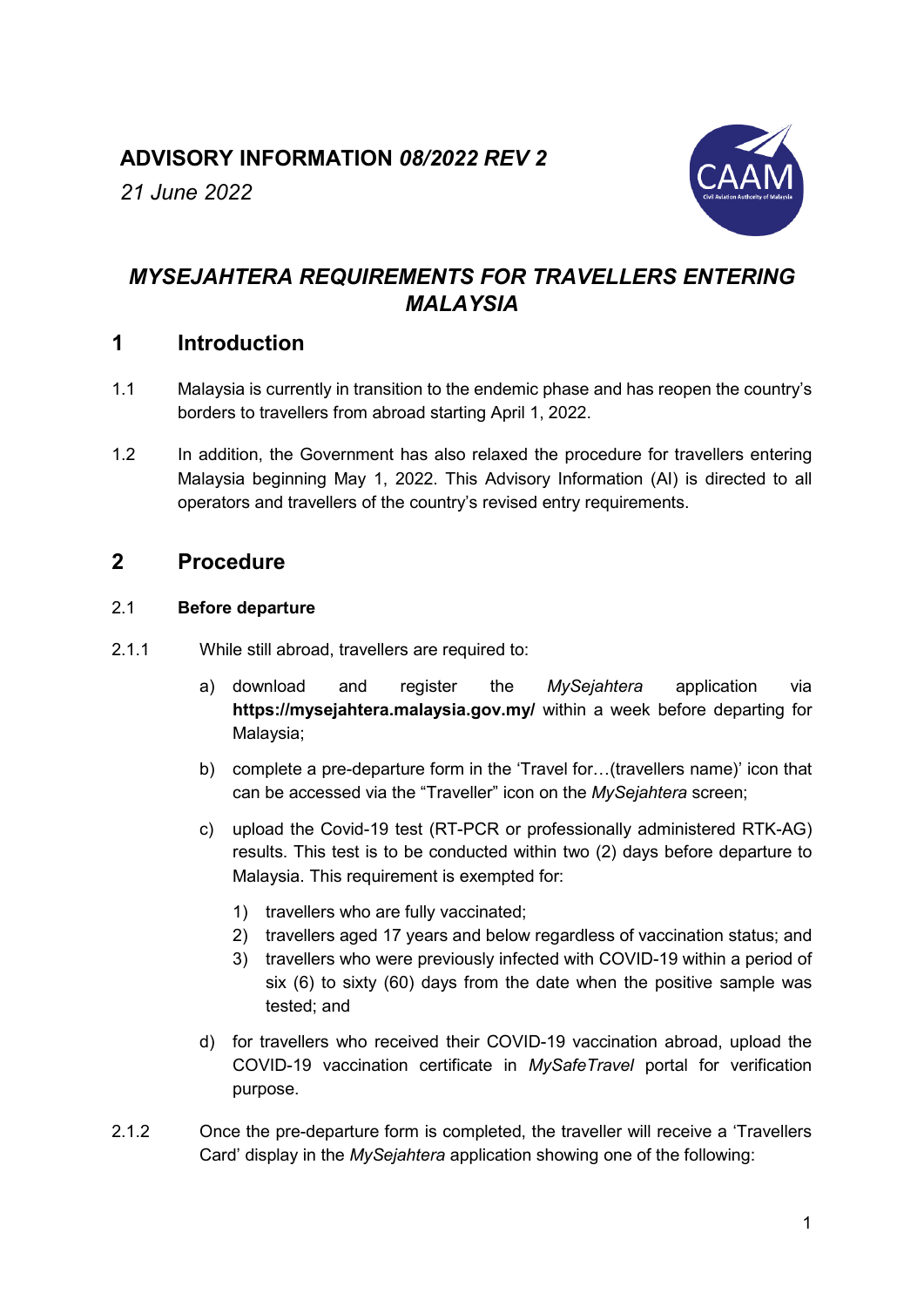- a) fully vaccinated travellers will receive a **blue coloured 'Travellers Card'**; or
- b) travellers with incomplete vaccination/not vaccinated will receive a **red coloured 'Travellers Card'.**
- 2.1.3 Airline operators are required to ensure travellers have completed the form and receive the 'Travellers Card' in *MySejahtera* application before they board the flight to Malaysia.
- 2.1.4 The definition of fully vaccinated can be found in the following website link [https://www.mkn.gov.my/web/ms/fasa-peralihan-ke-endemik/.](https://www.mkn.gov.my/web/ms/fasa-peralihan-ke-endemik/)

*Note. – Refer to Attachment 1 for infographic on procedure for travellers to enter Malaysia (before departure)*

### 2.2 **Upon arrival at any Malaysia International Point of Entry (POE)**

- 2.2.1 Travellers will be subjected to the following:
	- a) travellers are subjected to thermal scanner screening or to refer himself/herself to a health officer at the health counter if he/she displays any symptoms.
	- b) travellers who are asymptomatic will proceed to the Immigration counter. Once completed:
		- 1) travellers with a blue coloured 'Travellers Card' in *MySejahtera* will be allowed to enter without on-arrival testing and quarantine;
		- 2) travellers with a red coloured 'Travellers Card' in *MySejahtera* will be given a Home Surveillance Order (HSO) for **five (5) days** from the date of arrival in Malaysia. The traveller must perform a professional/supervised RTK-Ag test within **24 hours after arrival**;
	- c) travellers who are symptomatic at the International POE regardless of vaccination status must undergo a professional/supervised RTK-Ag test within 24 hours after arrival.

*Note. – Refer to Attachment 2 for infographic on procedure for travellers to enter Malaysia (upon arrival)*

#### 2.3 **After entering Malaysia**

- 2.3.1 Within 24 hours after arrival, **travellers aged 18 years and above who are partially/not vaccinated** are required to undergo a professional/supervised RTK-Ag test.
	- a) if the result of the RTK-Ag test performed is positive, travellers will be given a 'Home Surveillance Order (HSO)' for seven (7) days and are required to undergo a professional/supervised RTK-Ag test on the  $4<sup>th</sup>$ ,  $5<sup>th</sup>$  and  $6<sup>th</sup>$  day of isolation. The traveller will be released from HSO if any of the RTK-Ag test is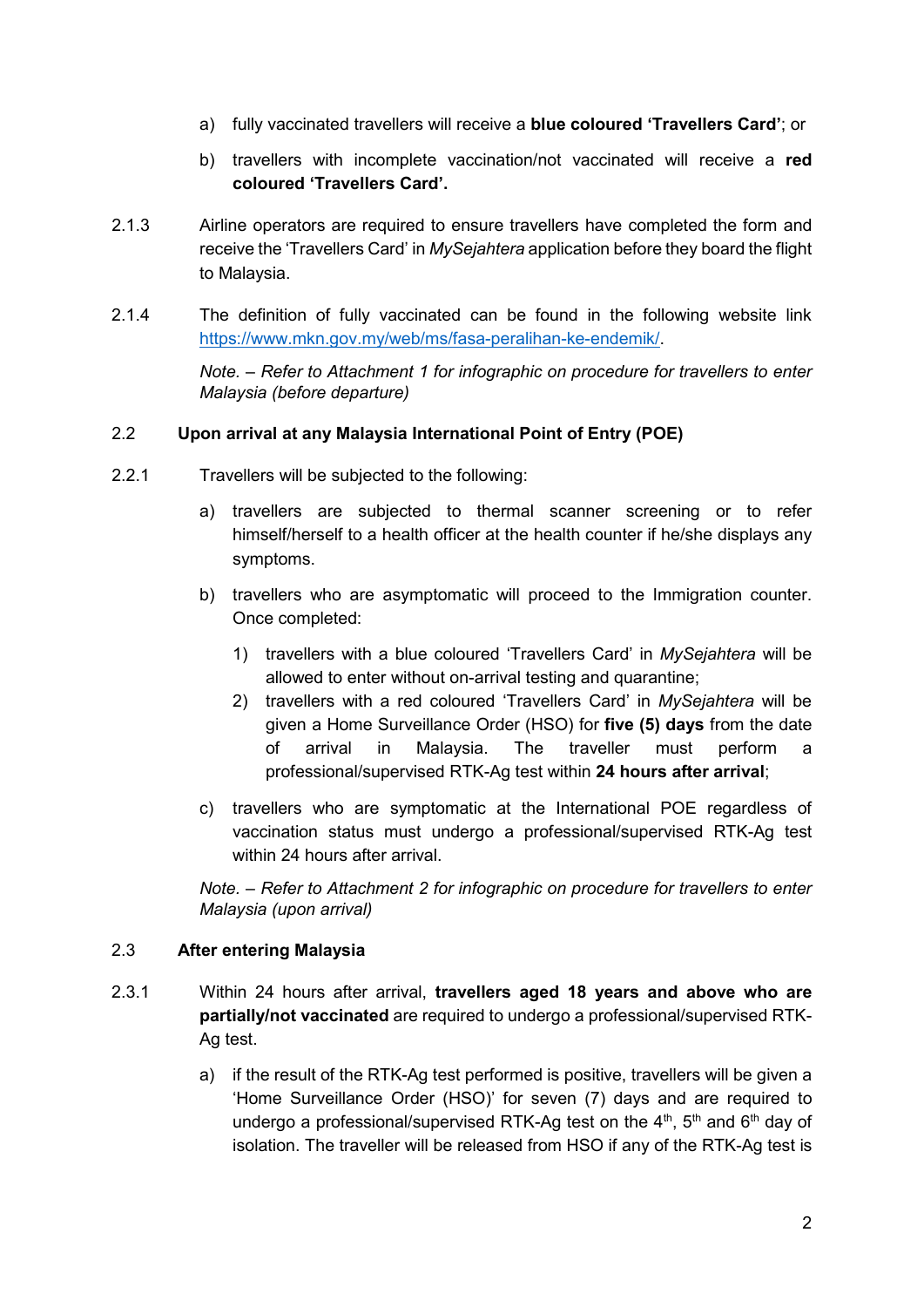negative. If the test on the  $6<sup>th</sup>$  day is still positive, the traveller will be released from HSO once he/she completes the 7 days of isolation.

- b) if the result of the RTK-Ag test performed is negative, travellers will be given a 'Home Surveillance Order (HSO)' for five (5) days. The travellers are then required to undergo a RT-PCR test on the  $4<sup>th</sup>$  day or a professional/supervised RTK-Ag on the  $5<sup>th</sup>$  day of isolation. If either of the tests is negative, the traveller will be released from HSO. If either test is positive, the HSO will be extended by 3 days from the date of the second test performed.
- 2.3.2 The traveller shall bear all costs related to testing, quarantine, isolation and treatment imposed on it.

#### 2.4 **Abolishment of previous conditions**

- 2.4.1 The following conditions for travellers entering Malaysia have been abolished beginning May 1, 2022:
	- a) pre-departure COVID-19 detection test, on arrival COVI-19 detection test and quarantine for the following travellers:
		- 1) fully vaccinated travellers aged 18 years and above;
		- 2) travellers aged 17 years and below, regardless of their vaccination status; and
		- 3) travellers who were previously infected with COVID-19 within a period of six (6) to sixty (60) days from the date when the positive sample was tested.
	- b) COVID-19 travel insurance for non-Malaysian citizen travellers entering Malaysia

## **3 Conclusion**

- 3.1 This AI supersedes Advisory Information (AI) 8/2022 REV 1 *Mysejahtera* requirements for travellers entering Malaysia.
- 3.2 CAAM will continuously monitor and update accordingly should there be any development.

Off

DATUK CAPTAIN CHESTER VOO CHEE SOON Chief Executive Officer *for* Civil Aviation Authority of Malaysia 21st June 2022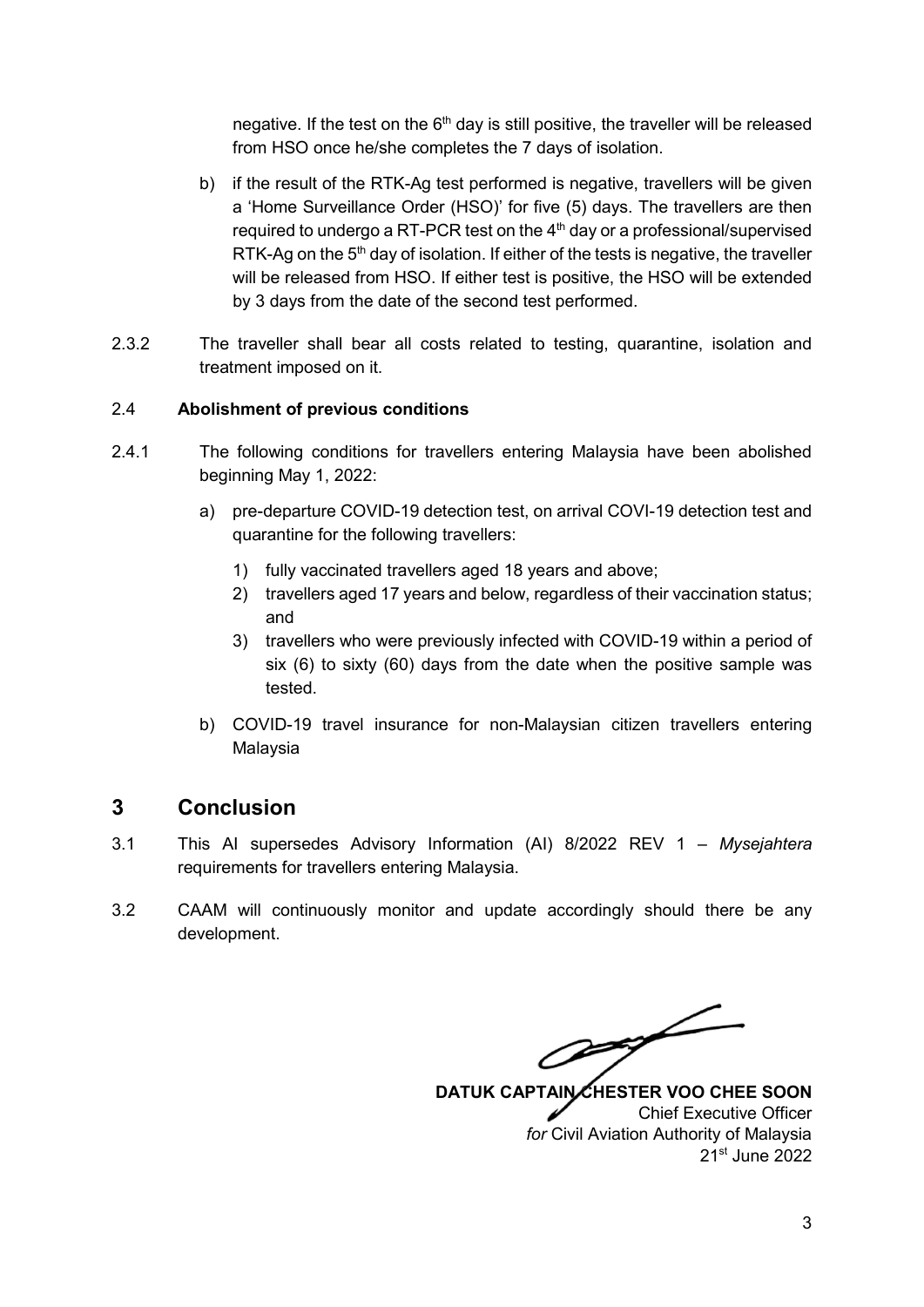**Attachment 1: Infographic on Procedure for Travellers to enter Malaysia (before departure)**